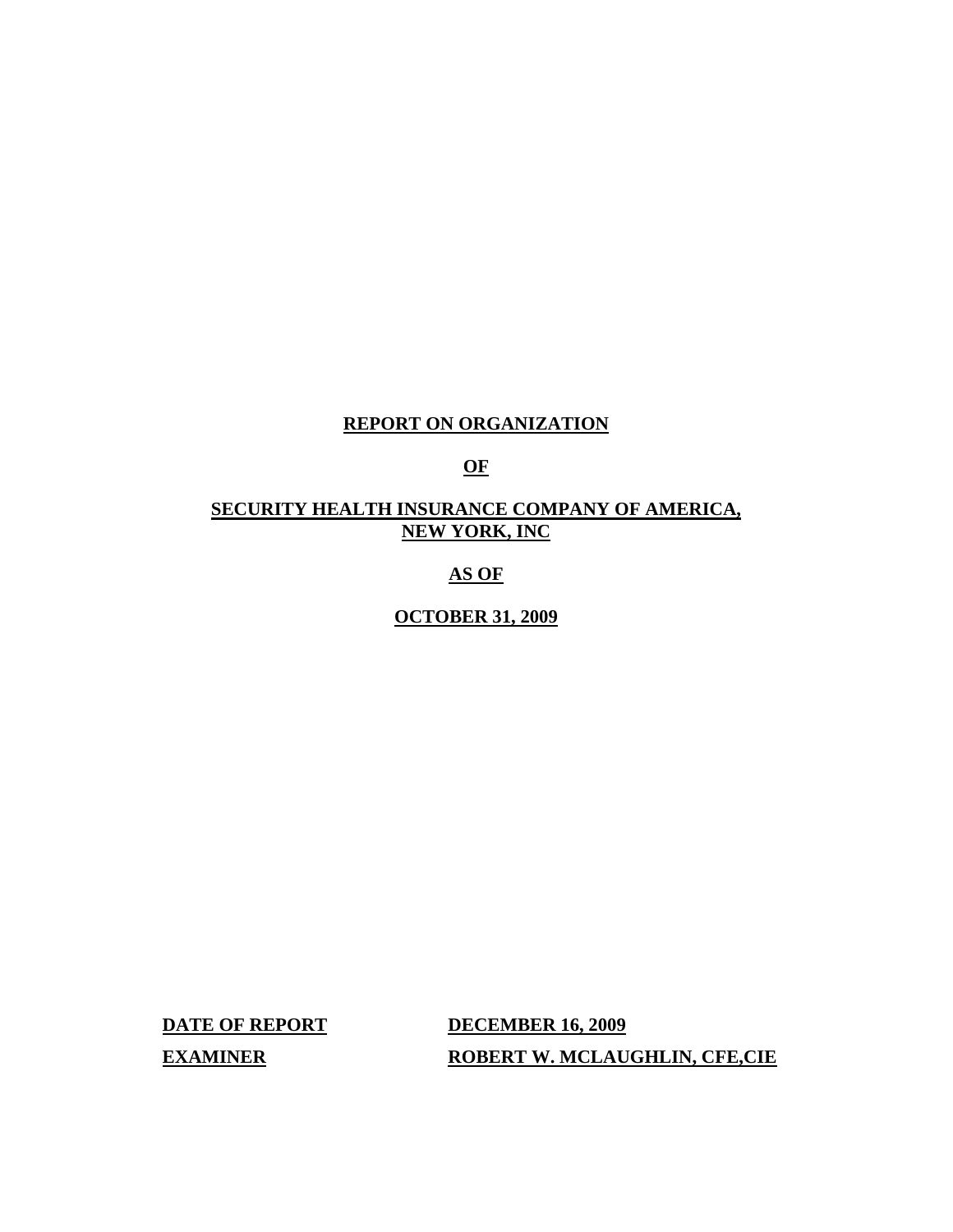# TABLE OF CONTENTS

# **ITEM NO.**

# PAGE NO.

| 1. | Organization                                   |   |
|----|------------------------------------------------|---|
| 2. | Scope of examination                           | 3 |
| 3. | Capitalization and subscription                |   |
|    | <b>Balance</b> sheet                           |   |
| 5. | Authorized powers and minimum capital required | 5 |
| 6. | Holding company system                         | 6 |
|    | Conclusion                                     |   |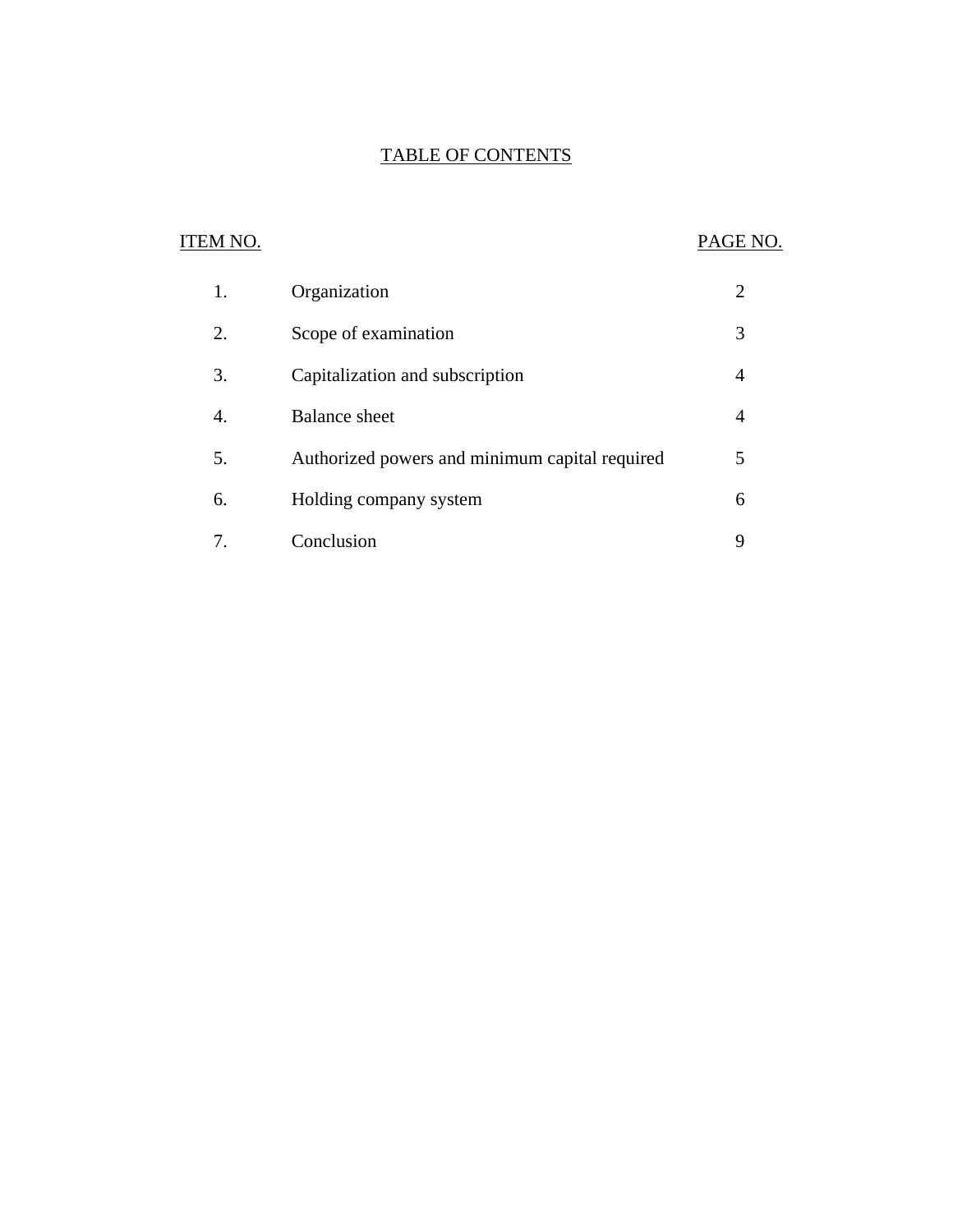

STATE OF NEW YORK INSURANCE DEPARTMENT 25 BEAVER STREET NEW YORK, NY 10004

David A. Paterson James J. Wrynn

Superintendent

December 16, 2009

Honorable James J. Wrynn Superintendent of Insurance Albany, NY 12257

Sir:

Pursuant to the provisions of the New York Insurance Law, and acting in accordance with the instructions contained in Appointment Number 30392 dated November 2, 2009, and attached hereto, I have made an on-organization examination of Security Health Insurance Company of America, New York, Inc. as of October 31, 2009 and respectfully submit the following report thereon.

The examination was conducted at the Company's home office located at 461 Clinton Street Extension, Schenectady, New York.

Whenever the term, "the Company" appears herein without qualification, it should be understood to refer to Security Health Insurance Company of America, New York, Inc..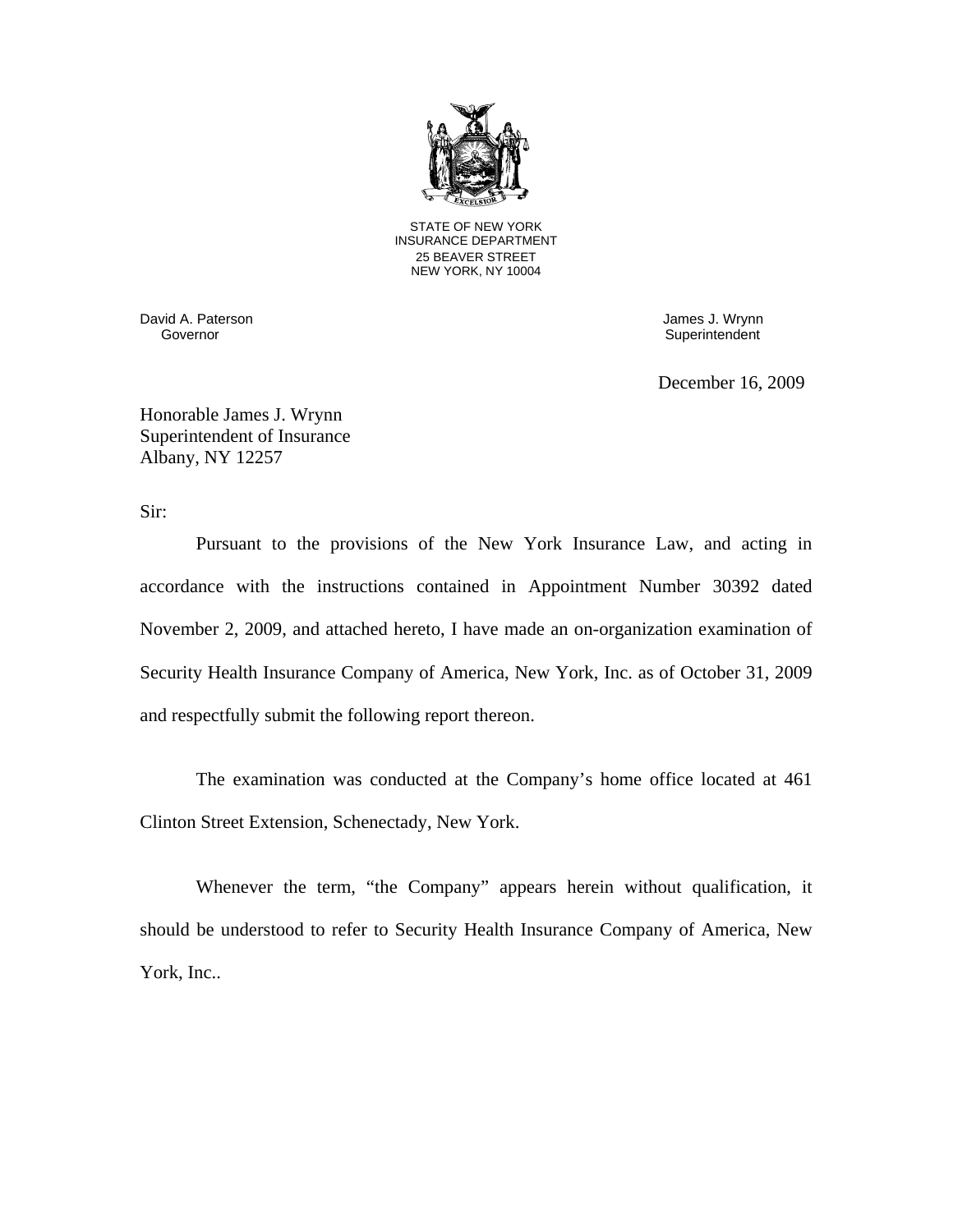### **1. ORGANIZATION**

Security Health Insurance Company of America, New York, Inc. was incorporated on November 12, 2008. The declaration of intention and charter were approved by the State of New York Insurance Department pursuant to Section 1201 of the New York Insurance Law and placed on file with the Department on the same date.

The members of the Company's board of directors and the principal officers are as follows:

Scott L. Becker Managing Partner,

Harold D. Gordon, Esq. Partner Clifton Park, NY Couch White, LLP,

Edward H. Hamm, Jr. Vice President,

Robert L. Meller, Jr., Esq. Partner, Golden Valley, MN Best & Flanagan, LLP

### Name and Residence Principal Business Affiliation

Bryan V. Anderson Executive Vice President & Secretary, Apple Valley, MN Security Life Insurance Company of America, Inc.

North Oaks, MN Northstar Capital, Inc..

Beverly Hills, CA Maxum Indemnity Corporation

Michael P. Krafcik Vice President, Sales and Marketing, Simsbury, CT Security Life Insurance Company of America, Inc.

.

William C. Peterson Chairman and Chief Executive Officer, Apple Valley, MN Private Capital Management, Inc.

Frank J. Radermacher Vice President/Controller, St. Louis Park, MN Security Health Insurance Company of America, New York, Inc.

Gil C. Rohde, Jr. President and Chief Executive Officer, Woodbury, MN Security Health Insurance Company of America, New York, Inc.

Colleen A. Sherin Director of Operations, Ballston Spa, NY Security Life Insurance Company of America, Inc.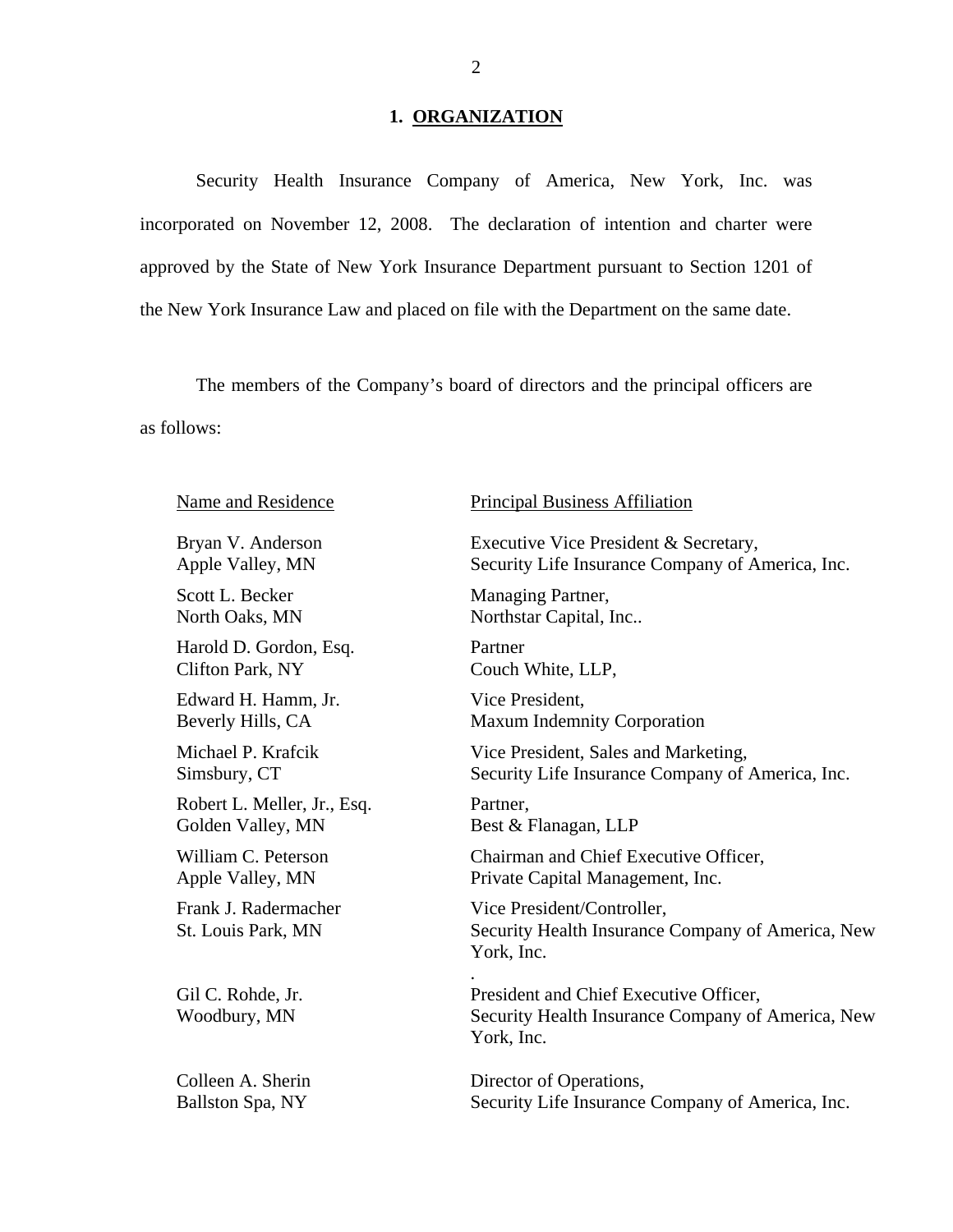Brian K. Smith President,

Maple Grove, MN Officer,

Eagan, MN Private Capital Management, Inc.

Kevin J. Stangler Executive Vice President, Treasurer and Chief Financial Security Health Insurance Company of America, New York, Inc.

Theron M. Williams Executive Vice President and Chief Marketing Officer, Eden Prairie, MN Security Life Insurance Company of America, Inc.

The principal officers of the Company, as of October 31, 2009, were as follows:

| Name                 | Title                                                                     |  |  |
|----------------------|---------------------------------------------------------------------------|--|--|
| Gil C. Rohde, Jr.    | President & Chief Executive Officer                                       |  |  |
| Kevin J. Stangler    | Executive Vice President, Treasurer and<br><b>Chief Financial Officer</b> |  |  |
| Bryan V. Anderson    | <b>Executive Vice President and Secretary</b>                             |  |  |
| Theron M. Williams   | Vice President<br>Chief<br>Executive<br>and<br><b>Marketing Officer</b>   |  |  |
| Frank J. Radermacher | Vice President, Controller                                                |  |  |
| Michael P. Krafcik   | Vice President, Sales                                                     |  |  |

#### **2. SCOPE OF EXAMINATION**

The examination comprised a verification of the issuance of the Company's capital stock, the receipt of capital and surplus funds, and the determination of assets and liabilities. The records examined included the declaration of intention and charter, bylaws, corporate minute book, and the stock register. In addition, an affidavit, appended hereto, was obtained from two officers of the Company indicating that the transactions noted in this report were bona fide.

3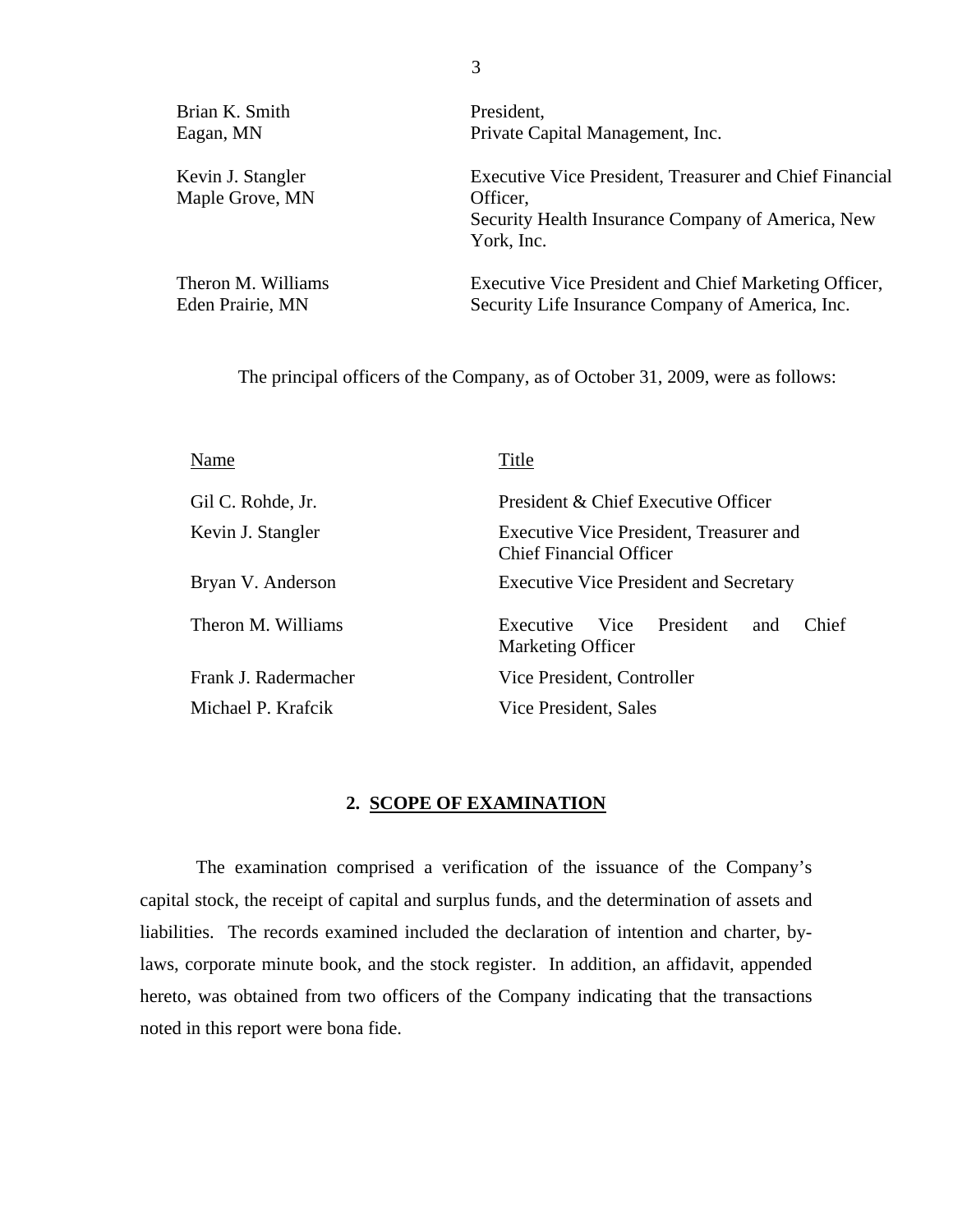#### **3. CAPITALIZATION AND SUBSCRIPTION**

Security Health Insurance Company of America, New York, Inc. is a whollyowned subsidiary of Security American Financial Enterprises, Inc. (SAFE), a holding company corporation domiciled in Minnesota. The Company issued 425,000 shares of \$1.00 par value per share common capital stock on October 19, 2009 to Security American Financial Enterprises, Inc. for a sales price of \$1.00 per share resulting in a total consideration of \$425,000. In addition, Security American Financial Enterprises, Inc. made a surplus contribution in the amount of \$675,000 to the Company on October 8, 2009.

#### **4. BALANCE SHEET**

The following balance sheet sets forth the Company's financial condition as of October 31, 2009 as determined by this examination. This statement is the same as the balance sheet provided by the Company.

| Assets                                |                  |
|---------------------------------------|------------------|
| <b>Bonds</b>                          | \$<br>352,161    |
| Cash and short-term investments       | 747,443          |
| Interest income due and accrued       | 846              |
| Total assets                          | 1,100,450        |
| Liabilities                           |                  |
| Accrued liabilities and taxes.        | \$<br>153        |
| <b>Total liabilities</b>              | \$<br><u>153</u> |
| <b>Capital and Surplus</b>            |                  |
| Common capital stock                  | \$<br>425,000    |
| Gross paid in and contributed surplus | 675,000          |
| Unassigned surplus                    | 297              |
| Total capital and surplus             | \$1,100,297      |
| Total liabilities and surplus         | 1,100,450        |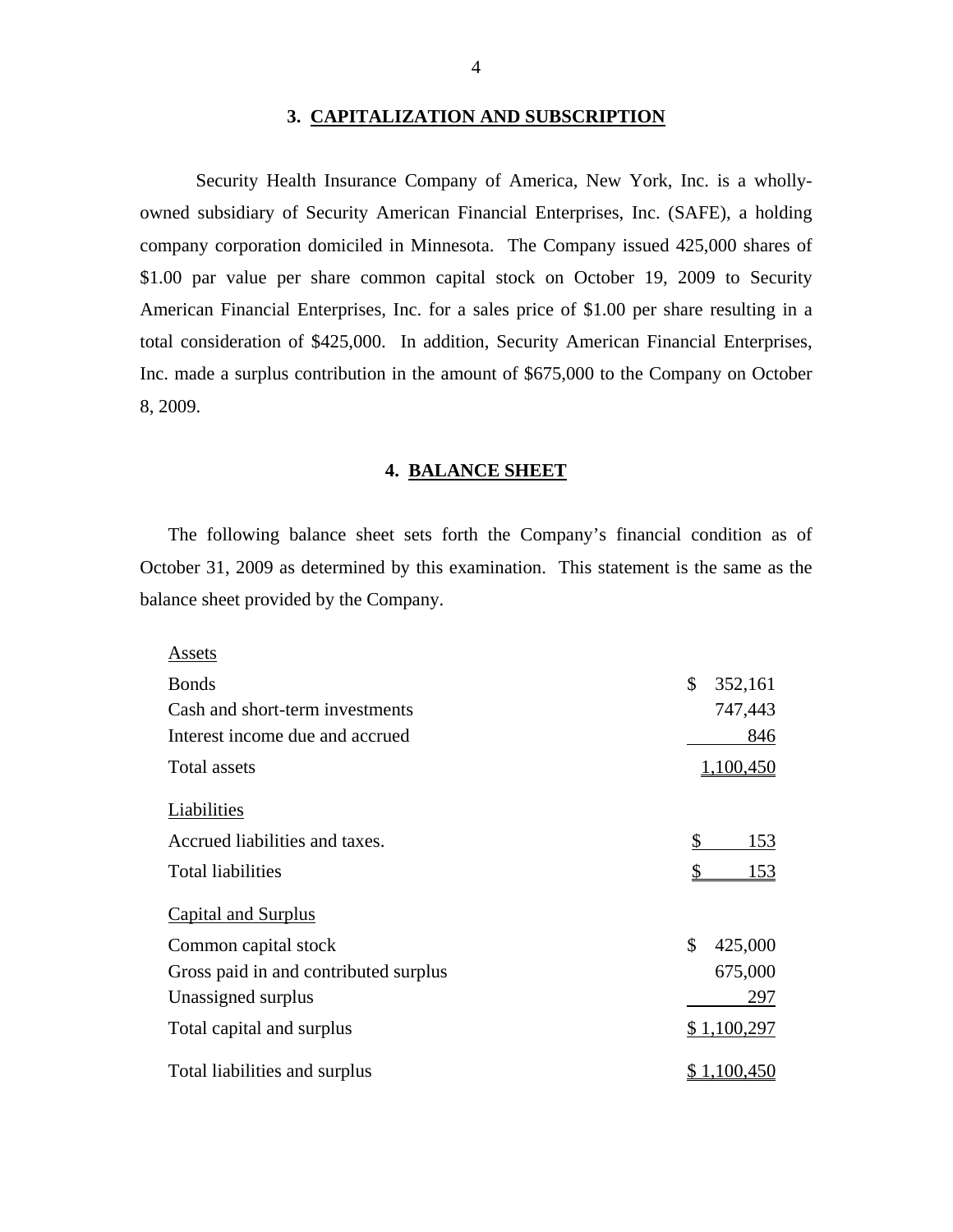### **5. AUTHORIZED POWERS AND MINIMUM CAPITAL REQUIRED**

The Company is authorized by its declaration of intention and charter to transact the kinds of insurance as described in the following numbered paragraph of Section 1113(a) of the New York Insurance Law:

| Paragraph           | Line of Business              |
|---------------------|-------------------------------|
| $(3)(i)$ and $(ii)$ | Accident and health insurance |

The minimum financial requirements for this line of business, as set forth in Section 4204 and 4206 of the New York Insurance Law, are as follows:

| <b>Initial Surplus</b>      | \$450,000 |
|-----------------------------|-----------|
| Surplus to be maintained    | 300,000   |
| Deposit                     | 200,000   |
| Capital                     | 300,000   |
| Minimum capital investments | 300,000   |

Pursuant to the provisions of Section 4206 of the New York Insurance Law, the Company has placed a qualifying security with a par value of \$250,000 in an account in the name of the Superintendent of Insurance at Wilbur National Bank, Halfmoon, New York.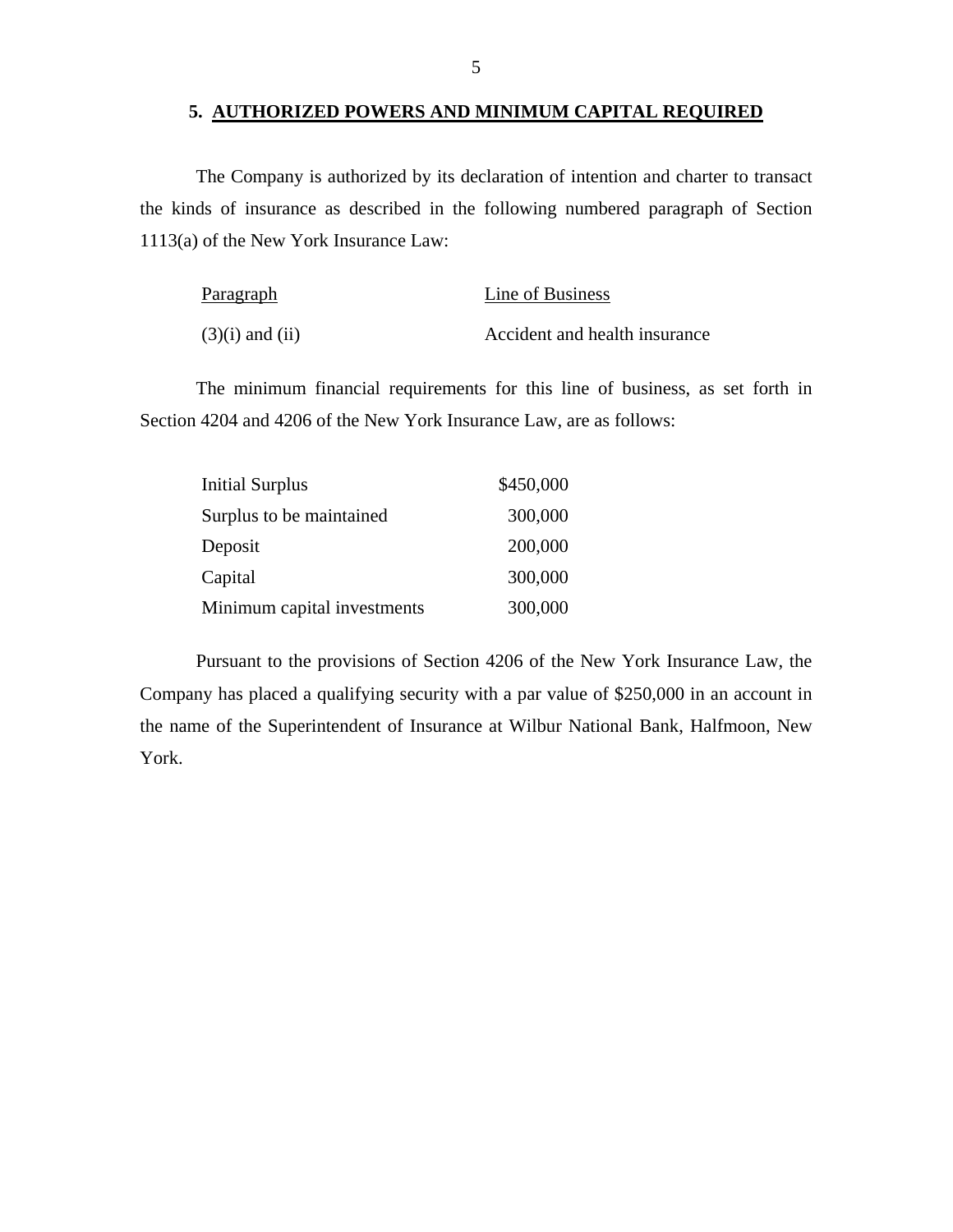### **6. HOLDING COMPANY SYSTEM**

<span id="page-7-0"></span>The Company is a wholly-owned subsidiary of Security American Financial Enterprises, Inc., a privately held corporation which in turn, is a wholly-owned subsidiary of Safe Partners LLC. Safe Partners LLC's ownership is comprised of Private Capital Management, Inc. (51% ownership) and Northstar Capital, Inc. (49% ownership), both Minnesota corporations.

The following chart depicts the Company in relationship to its parent and to certain affiliated companies as of October 31, 2009: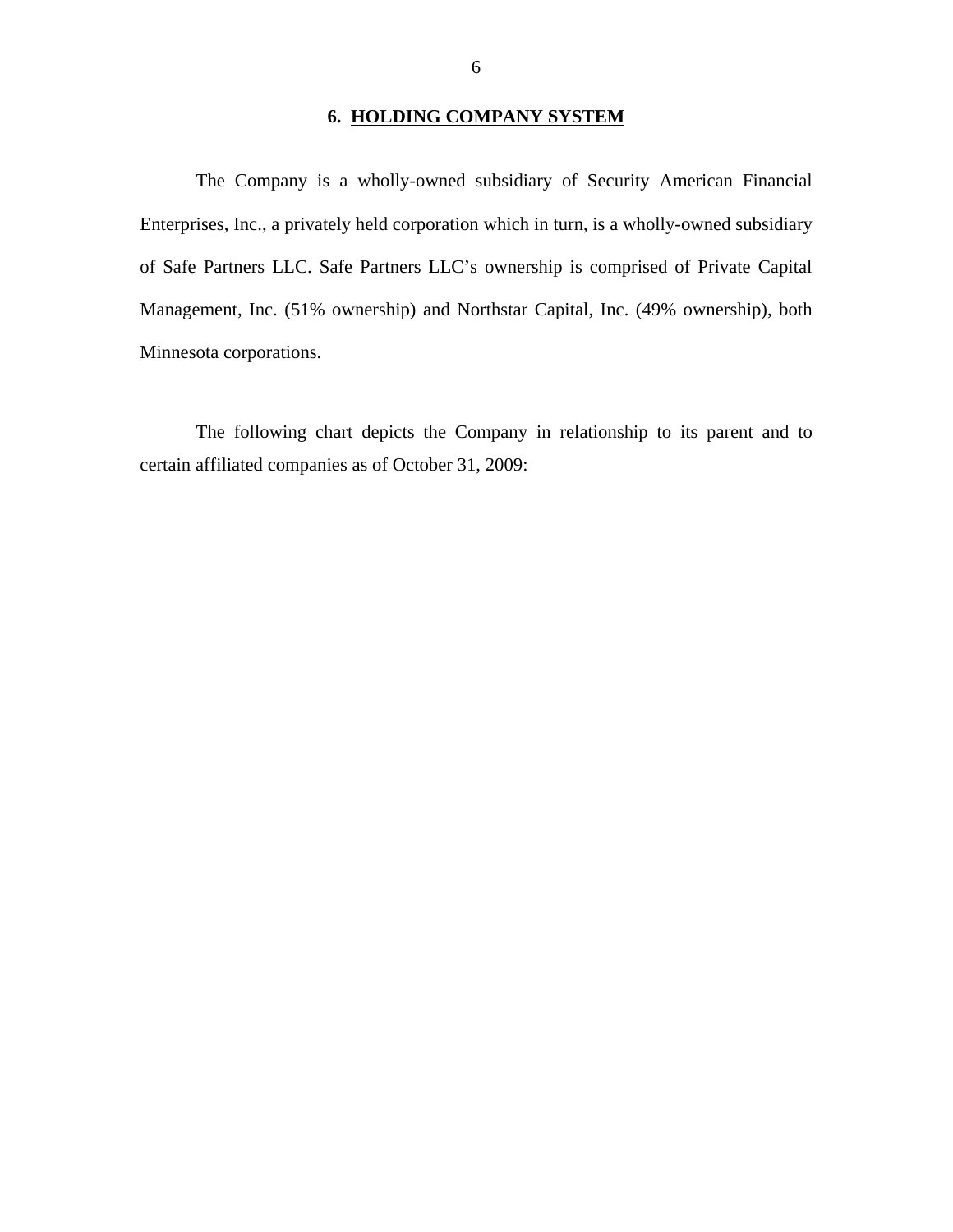

At the time of examination, the Company has in force the following agreements with members of its holding company system:

1. Management and Service Cost Sharing Agreement dated June 8, 2009 between Security American Financial Enterprises, Inc. and the Company whereby Security American Financial Enterprises, Inc.. performs various services on behalf of the Company, including personnel, managerial, accounting, legal, investment management, administrative and IT personnel services. According to the agreement, the Company agrees to reimburse SAFE for the full cost of all services provided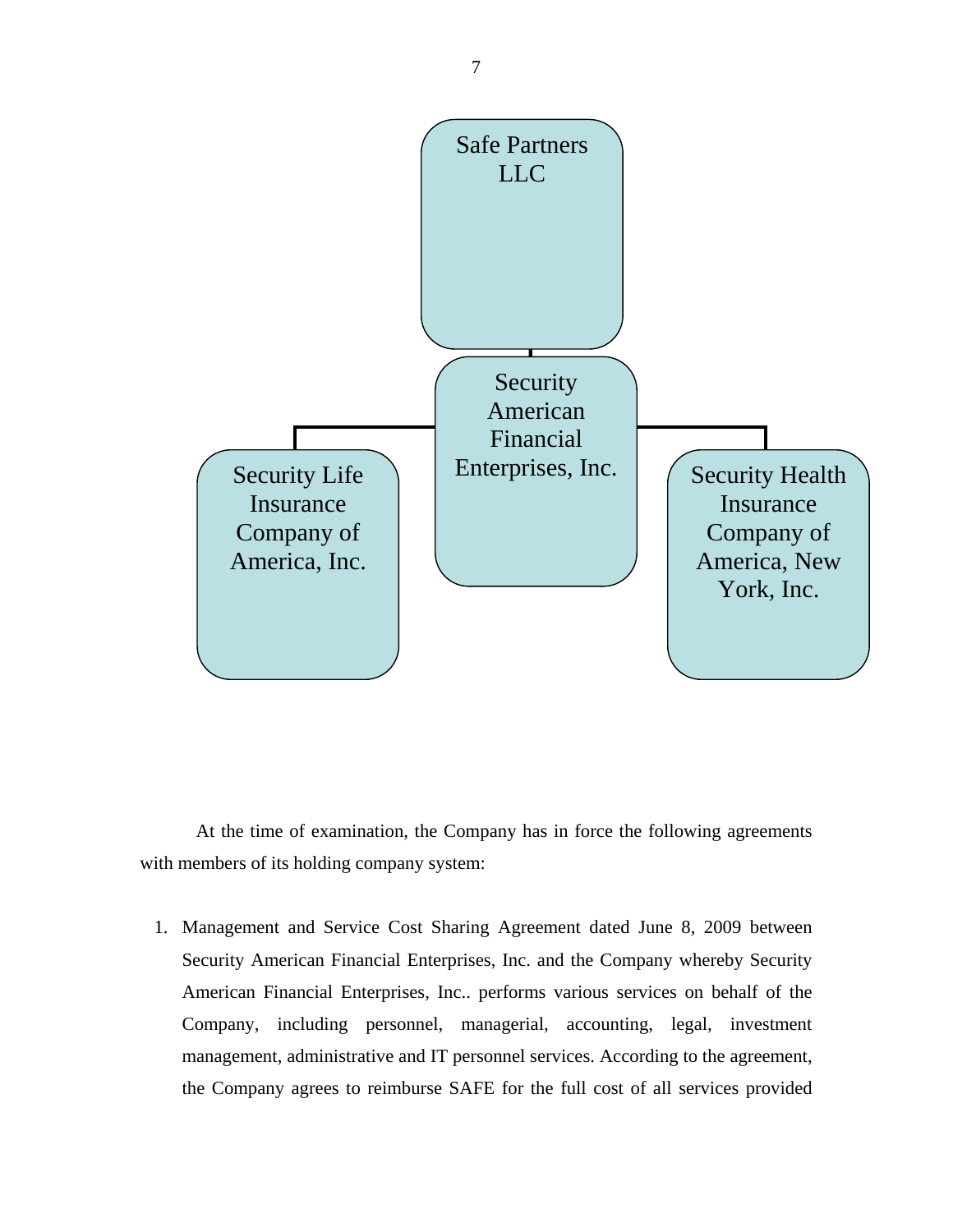under the agreement, including the salaries of the personnel utilized by the Company. Allocated costs and expenses will be established in conformity with New York Insurance Department Regulation 30 (11 NYCRR 105-109).

2. Tax allocation agreement, dated June 8, 2009 between Security American Financial Enterprises, Inc. and the Company whereby the Company agrees to join in the filing of the Security American Financial Enterprises, Inc. Group's financial federal income tax return for each taxable year for which the Company is eligible to join in such filing. The Security American Financial Enterprises, Inc. Group consists of Security American Financial Enterprises, Inc., Security Life Insurance of America, Inc. and Security Health Insurance Company of America, New York, Inc.

For purposes of this agreement, for any taxable year covered by the agreement, the Company's hypothetical tax shall be the federal tax liability that the Company would have had for such year if it had filed a separate return for such year. In no event will the hypothetical tax be greater than the federal income tax liability that the Company would have incurred if it had filed a separate tax return.

The above agreements have been approved by this Department.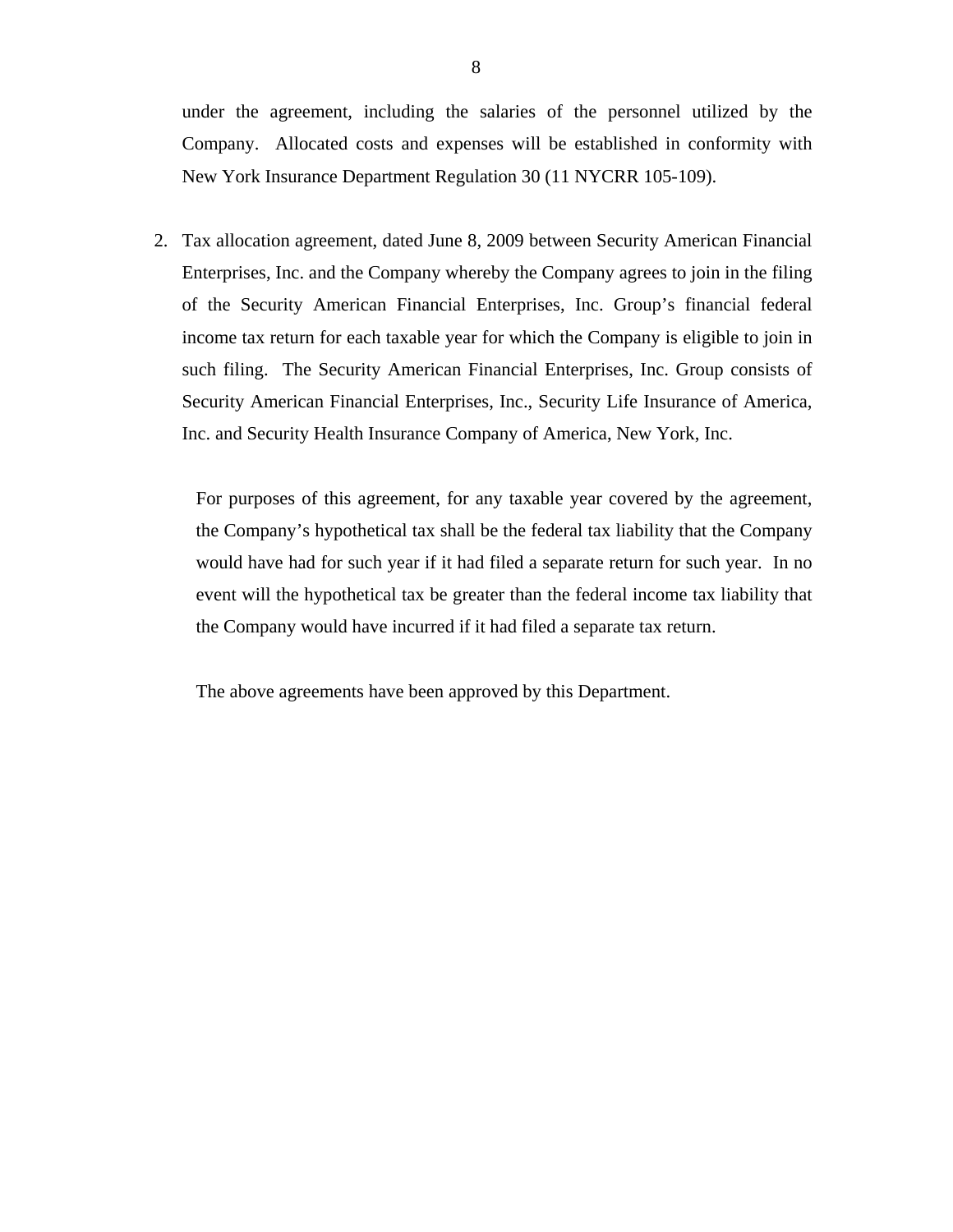## **7. CONCLUSION**

<span id="page-10-0"></span>Based upon the foregoing examination, it is concluded that the Company sold 425,000 shares of \$1.00 par value per share capital stock for a sale price of \$1.00 per share resulting in a total consideration of \$425,000 on October 19 , 2009. Furthermore, the Company also received a surplus contribution of \$675,000 on October 8, 2009.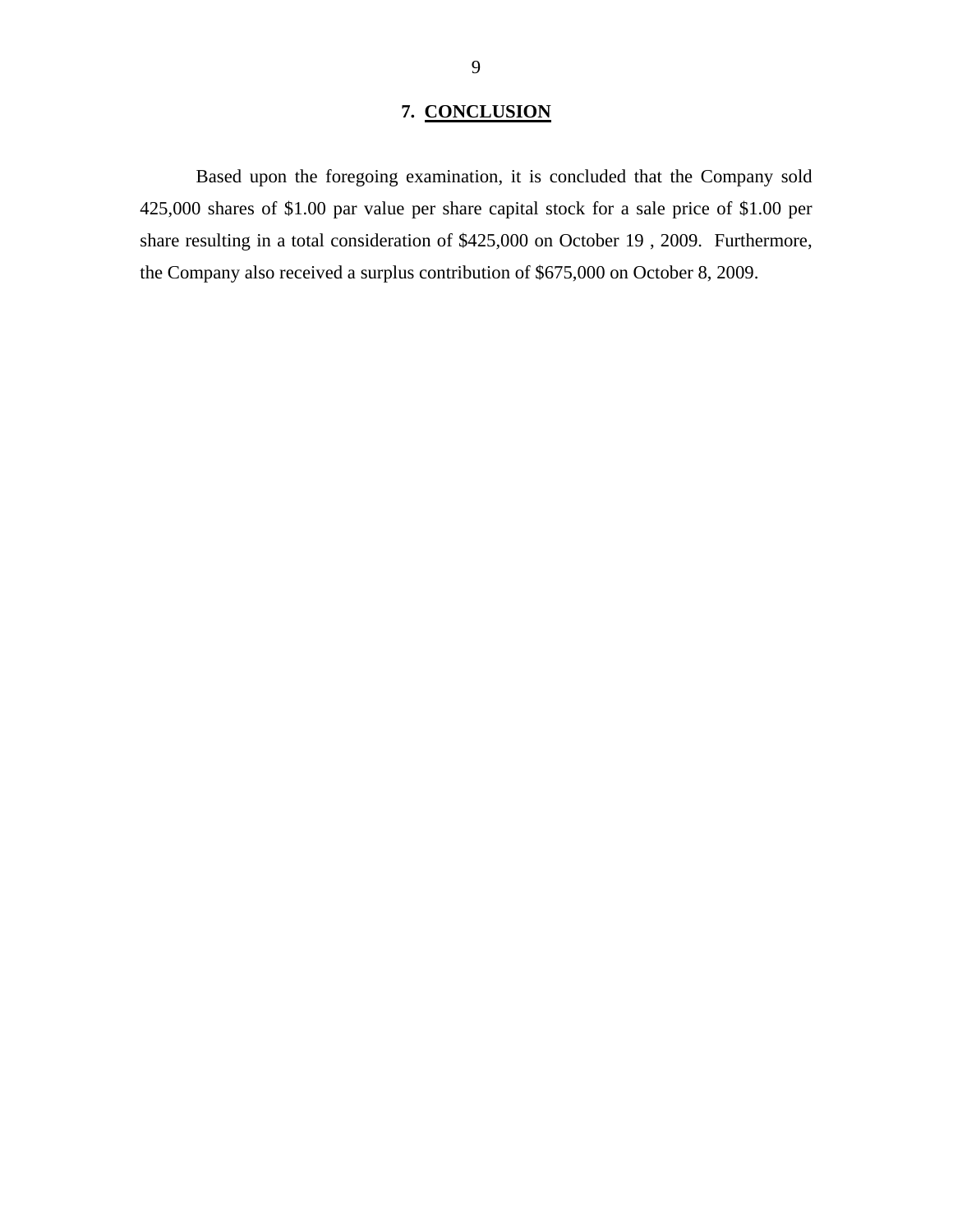State of Minnesota County of Hennepin

I. Gil C. Rohde, Jr., President and Chief Executive Officer and Kevin J. Stangler, Executive Vice President, Treasurer and Chief Financial Officer of Security Health Insurance Company of America, New York, Inc. (Company) after being duly sworn depose and say, and each for himself deposes and declares under oath:

1. That they are the above-described officers of said Company.

2. As of October 31, 2009, the proceeds of the common stock sale of the Company of \$425,000 and a paid-in surplus contribution from Security American Financial Enterprises, Inc. (SAFE) in the amount of \$675,000 were received by the Company.

(a) \$100,000 (Par Value) U.S. Treasury Note, 2.375%, September 30, 2014 maturity, and held in custody by Wilbur National Bank. As of October 31, 2009, the market value of this investment was \$100,398.01.

(b) \$745,000 cash held in a JPMorgan Chase Bank, N.A. commercial checking account.

#### FOR THE BENEFIT OF POLICYHOLDERS:

(c) \$250,000 (Par Value) U.S. Treasury Note, 3.00%, September 30, 2016 maturity and held in custody by Wilbur National Bank. As of October 31, 2009, the market value of this investment was \$250,664.02.

The above sums are the property of the Company and possessed by it in its corporate name and capacity.

3. That no part of said paid-in capital and surplus has been withdrawn, pledged or in any way impaired, except as wanted for investment or other-wise legitimately use or appropriated to and for the sole and exclusive use and benefit of the Company in its corporate capacity and in strict conformity with the statutes in such case made and provided,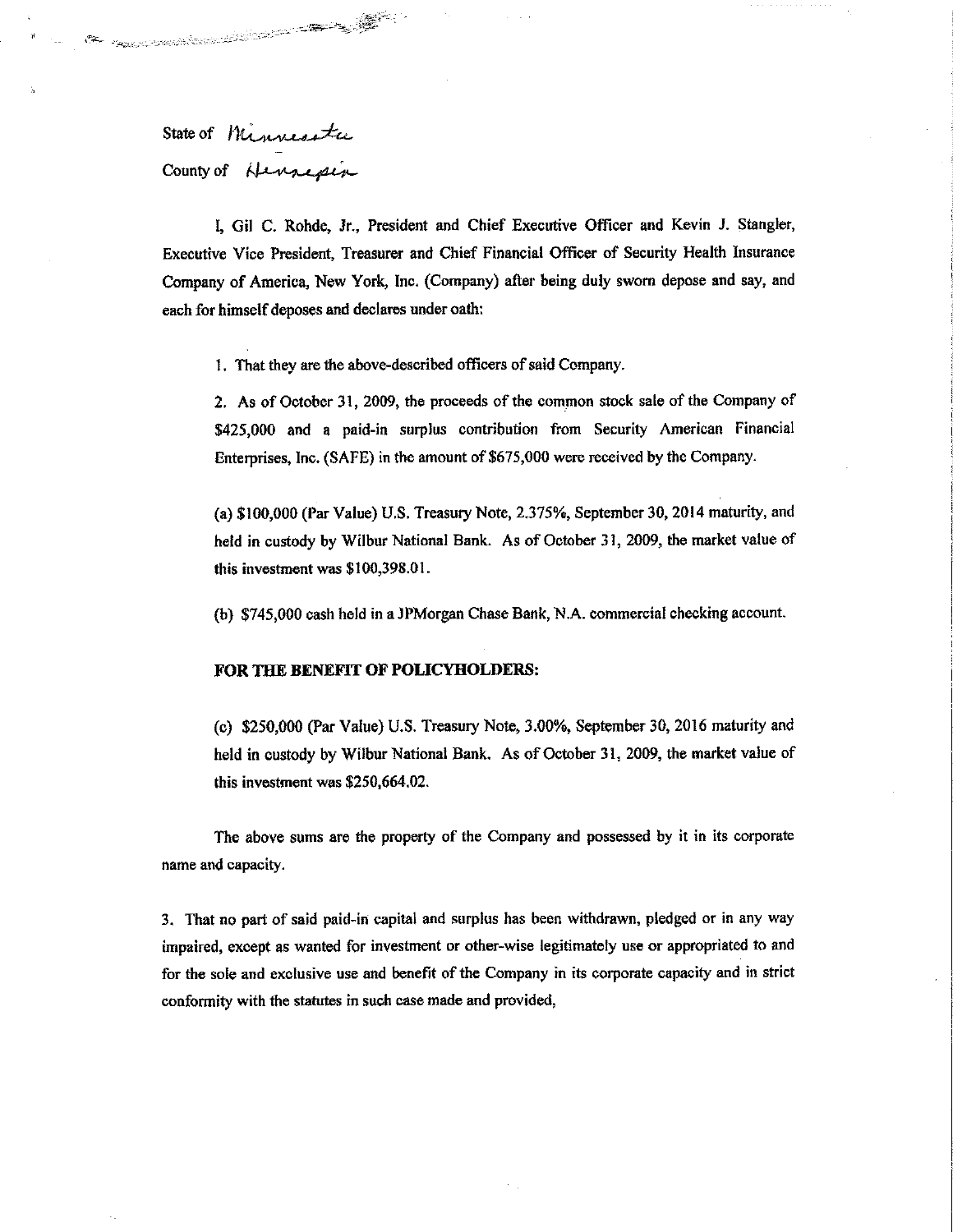4. That no part or portion thereof has been loaned or advanced to the Company by any person, partnership or corporation for the purpose of being used as paid-in capital and surplus.

5. That according to the best of their respective knowledge, information and belief, there was no intention or design existing on the part of any person or persons whomsoever, to withdraw any part or portion of said paid-in capital or surplus until the same was or is wanted for investment or was to be legitimately used or appropriated to and for the sole and exclusive use and benefit of the Company in its corporate capacity in strict conformity with the statutes in such case and provided,

6. That there is no agreement or understanding, express or implied, made or existing between the Company or its officers, or any or either of them or any person or persons, to the effect of import that the money paid-in by any stockholder shall be loaned or returned to him or any person or persons for his or their use or accommodation, or the hypothecation of stock of the Company as security therefore, or upon any securities, terms and conditions whatsoever.

7. That neither the Company, nor any of its officers is any way, manner or form, pledged or committed to make any investment, loan or disposition of said paid-in capital and surplus or any part or portion thereof, which is not in strict conformity in all respects with the provisions of the Insurance Law of the State of New York.

Security Health Insurance Company of America, New York, Inc.

By: Bellevil C. Rohde &

Bv:

Subscribed and sworn to before me this  $15r4$  day of  $Dec$ , 2009

Samuel Communication of the Communication of the Communication of the Communication of the Communication of the

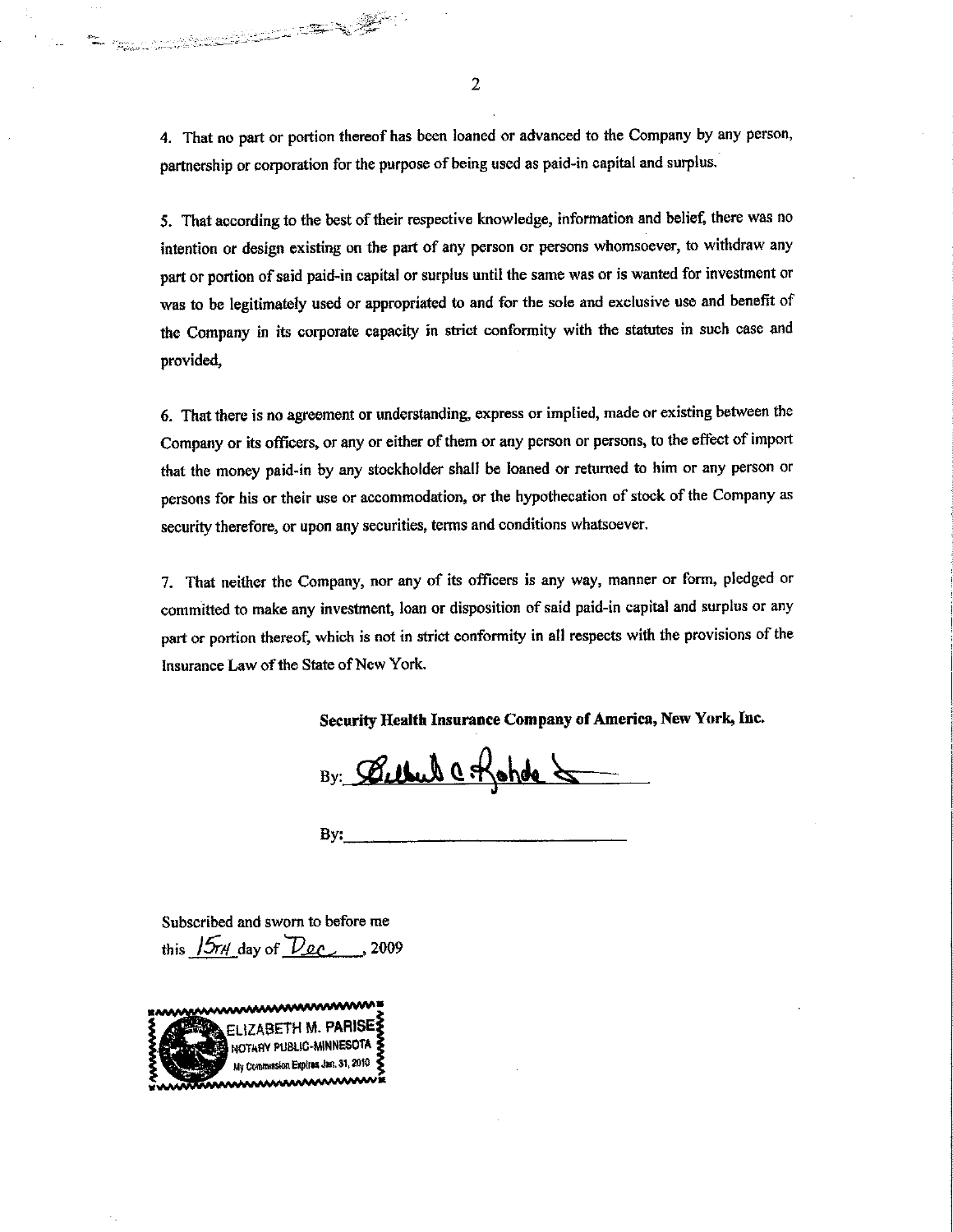State of New York

ده د.<br>ق  $\mathbb{Z}^{\mathbb{Z}}$ 

County of Schenectarly

I, Gil C. Rohde, Jr., President and Chief Executive Officer and Kevin J. Stangler, Executive Vice President, Treasurer and Chief Financial Officer of Security Health Insurance Company of America, New York, Inc. (Company) after being duly sworn depose and say, and each for himself deposes and declares under oath:

1. That they are the above-described officers of said Company.

2. As of October 31, 2009, the proceeds of the common stock sale of the Company of \$425,000 and a paid-in surplus contribution from Security American Financial Enterprises, Inc. (SAFE) in the amount of \$675,000 were received by the Company.

(a) \$100,000 (Par Value) U.S. Treasury Note, 2.375%, September 30, 2014 maturity, and held in custody by Wilbur National Bank. As of October 31, 2009, the market value of this investment was  $$100,398.01$ .

(b) \$745,000 cash held in a JPMorgan Chase Bank, N.A. commercial checking account.

### FOR THE BENEFIT OF POLICYHOLDERS:

(c) \$250,000 (Par Value) U.S. Treasury Note, 3.00%, September 30, 2016 maturity and held in custody by Wilbur National Bank. As of October 31, 2009, the market value of this investment was \$250,664.02.

The above sums are the property of the Company and possessed by it in its corporate name and capacity.

3. That no part of said paid-in capital and surplus has been withdrawn, pledged or in any way impaired, except as wanted for investment or other-wise legitimately use or appropriated to and for the sole and exclusive use and benefit of the Company in its corporate capacity and in strict conformity with the statutes in such case made and provided,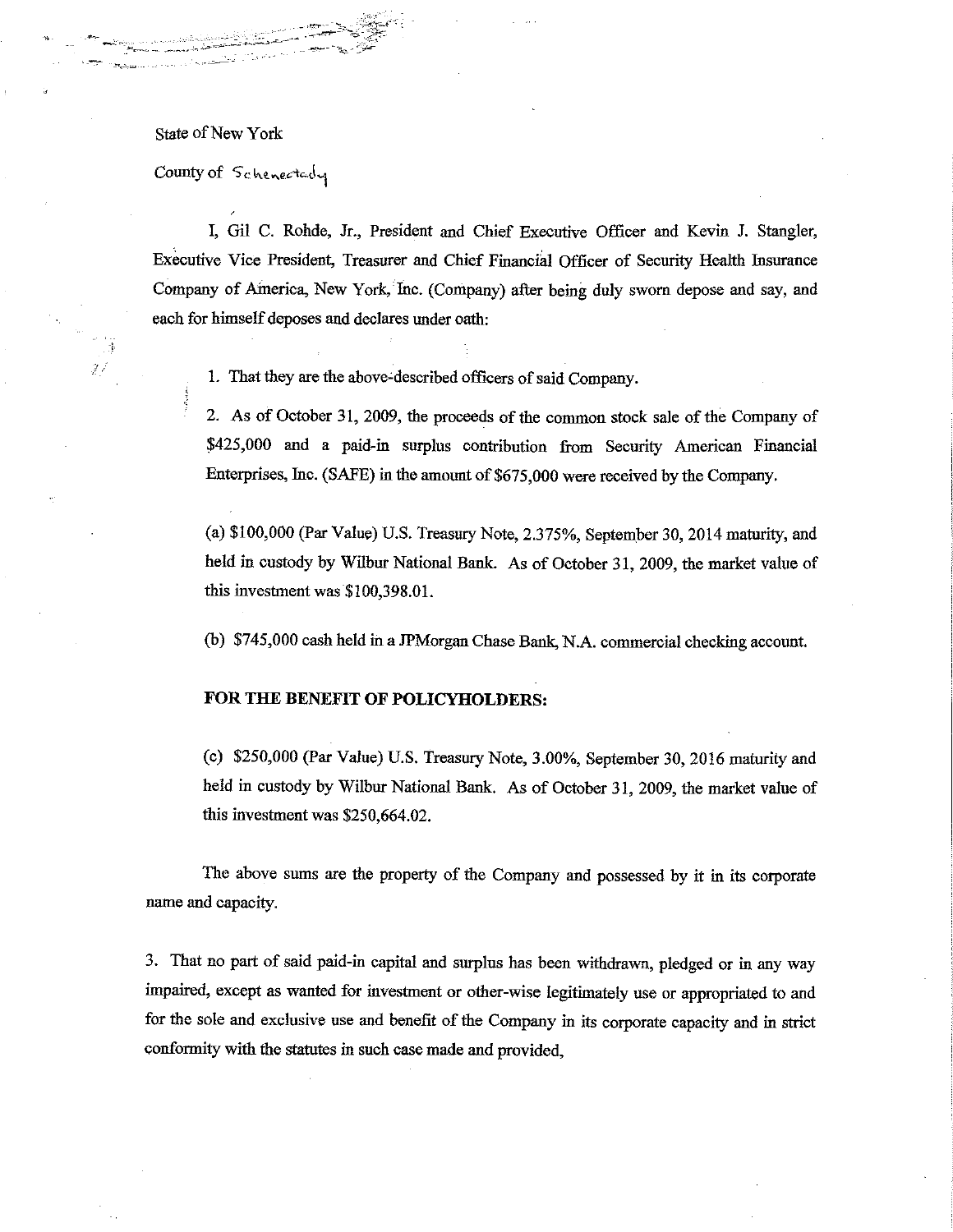4. That no part or portion thereof has been loaned or advanced to the Company by any person, partnership or corporation for the purpose of being used as paid-in capital and surplus.

5. That according to the best of their respective knowledge, information and belief, there was no intention or design existing on the part of any person or persons whomsoever, to withdraw any part or portion of said paid-in capital or surplus until the same was or is wanted for investment or was to be legitimately used or appropriated to and for the sole and exclusive use and benefit of the Company in its corporate capacity in strict conformity with the statutes in such case and provided,

6. That there is no agreement or understanding, express or implied, made or existing between the Company or its officers, or any or either of them or any person or persons, to the effect of import that the money paid-in by any stockholder shall be loaned or returned to him or any person or persons for his or their use or accommodation, or the hypothecation of stock of the Company as security therefore, or upon any securities, terms and conditions whatsoever.

7. That neither the Company, nor any of its officers is any way, manner or form, pledged or committed to make any investment, loan or disposition of said paid-in capital and surplus or any part or portion thereof, which is not in strict conformity in all respects with the provisions of the Insurance Law of the State of New York.

Security Health Insurance Company of America, New York, Inc.

<u> d'aqCA</u><br>STANELER

By:

#### Subscribed and sworn to before me

The complete of the complete of the complete of the complete of the complete of the complete of the complete o<br>Second the complete of the complete of the complete of the complete of the complete of the complete of the comp

this  $15^{th}$  day of fearther, 2009

Harold D. Gordon Notery Public State of New York<br>Qualified in Schenectady County Commission Expires: 8/31/13